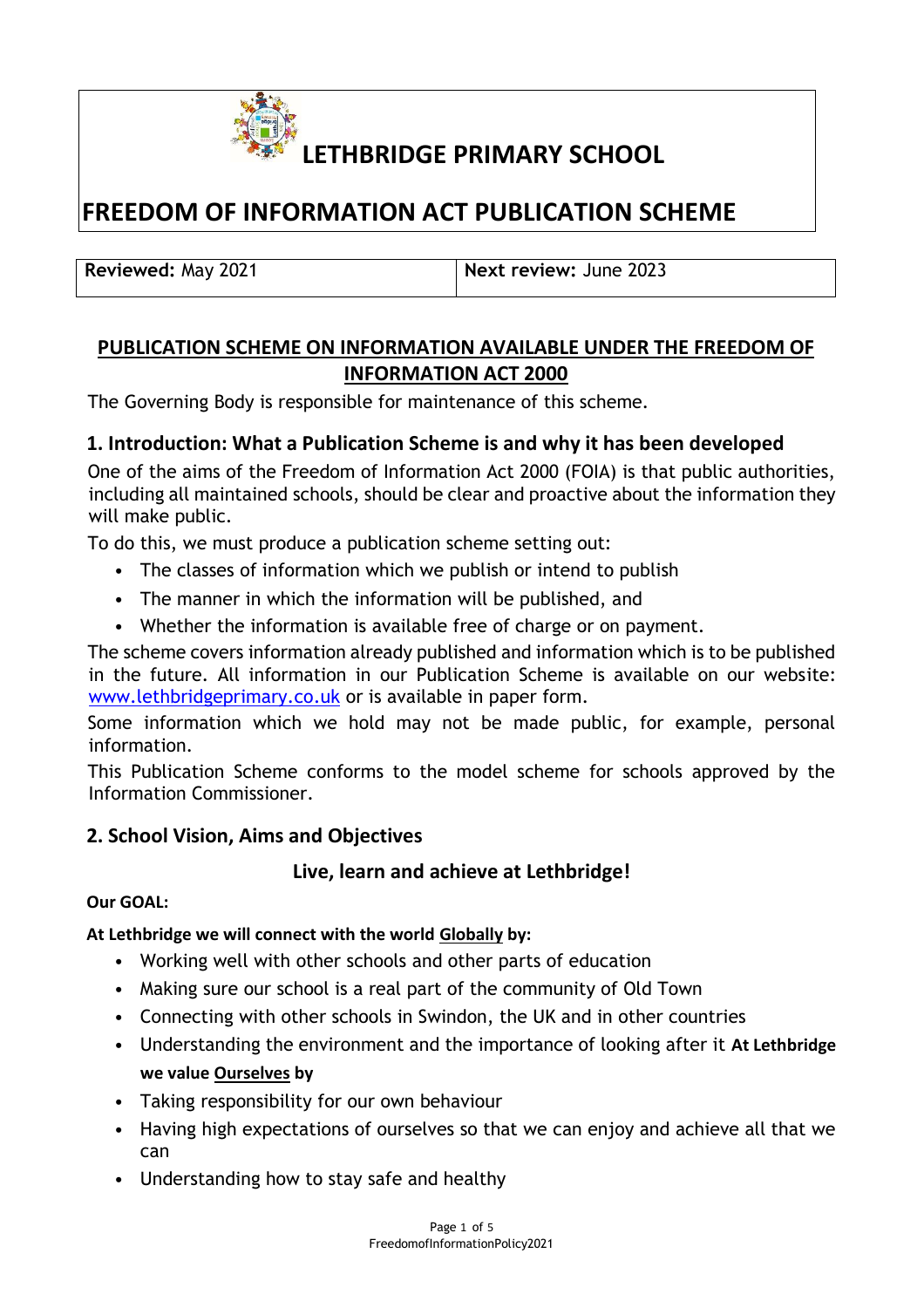- Reflecting on our strengths and celebrating our uniqueness
- Using our key skills to prepare us for now and in the future **At Lethbridge we expect that All of us will:**
- Treat each other with respect
- Appreciate others and make sure everyone has a fair chance no matter who they are
- Encourage and celebrate everyone's talents and achievements
- Understand that we all have a responsibility to look after each other
- Share information and concerns when it is right to do so
- Make sure the school is a safe and secure place
- Make sure the school is the best it can be through an uncompromising drive for improvement

#### **At Lethbridge we help everyone to Learn by:**

- Giving everyone a fair chance to learn and do their best so all groups of children flourish
- Making learning exciting, challenging, engaging and memorable
- Giving everyone the skills to learn for now and for the future, focusing on reading, literacy and numeracy
- Learning to work together and co-operate

## **This is our G O A L**

This Publication Scheme is a means of showing how we are pursuing these aims.

## **3. Categories of information published**

The publication scheme guides you to information which we currently publish (or have recently published) or which we will publish in the future. This is split into categories of information known as "classes". These are contained in section 6 of this scheme.

The classes of information that we undertake to make available are organised into four broad topic areas:

- *• School Prospectus:* information published in the school prospectus
- *• Governors' Documents:* information published in the Governors' Annual Report and in other governing body documents
- *• Pupils & Curriculum:* information about policies that relate to pupils and the school curriculum
- *• School Policies and other information related to the school*: information about policies that relate to the school in general

## **4. How to request information**

If you require a paper version of any of the documents within the scheme, please contact the school by e-mail or letter. Contact details for Lethbridge Primary School are set out below:

Email: admin@lethbridgeprimary.co.uk

Address: Lethbridge Road, Swindon. SN1 4BY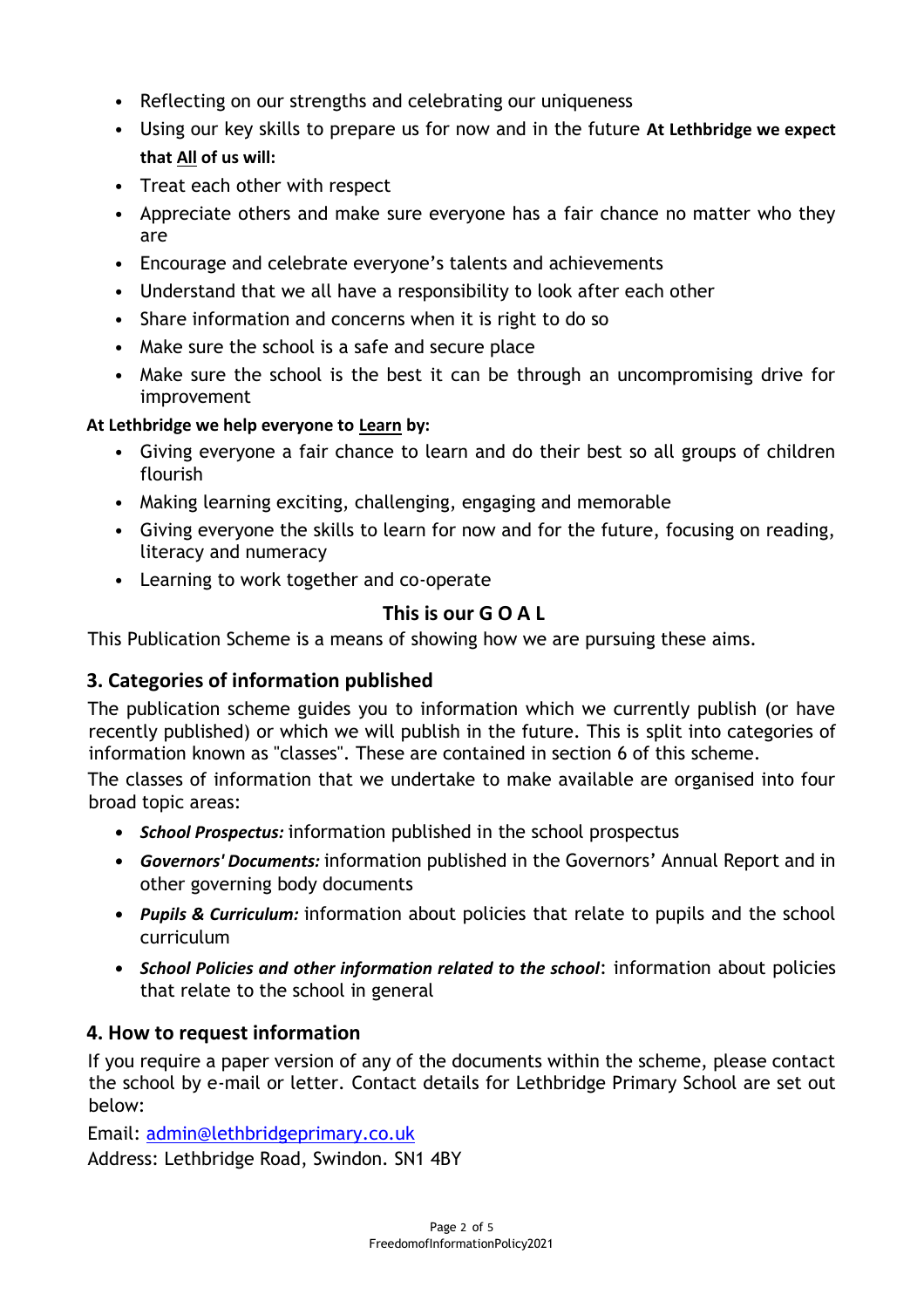To help us process your request quickly, please clearly mark any correspondence 'PUBLICATION SCHEME REQUEST' (in CAPITALS please).

If the information you are looking for is not available via the scheme and is not on our website, you can still contact the school to ask if we have it.

## **5. Paying for Information**

Information published on our website is free, although you may incur costs from your Internet Service Provider. If you don't have Internet access, you can access our website using a local library or internet café.

Single copies of information covered by this publication are provided free unless stated otherwise in Section 6. If your request means that we have to do a lot of photocopying or printing, or pay a large postage charge, or is for a priced item such as some printed publications or videos, we will let you know the cost before fulfilling your request (5p per sheet). We will respond to requests for information within one week of receiving the request.

## **6. Classes of Information currently published**

**School Prospectus:** this section sets out information published in the school prospectus: The statutory contents of the school prospectus are as follows (other items may be included in the prospectus at the discretion of the school):

- The name, address and telephone number of the school and the type of school.
- The names of the Headteacher and Chair of Governors.
- Information on the school policy on admissions.
- A statement of the school's ethos and values.
- Details of any affiliations with a particular religion or religious denomination, the religious education provided, parents' right to withdraw their child from religious education and collective worship and the alternative provision for those pupils.
- Number of pupils on roll and rates of pupils authorised and unauthorised absences.
- National Curriculum assessment results for appropriate key stages, with national summary figures.
- The arrangements for visits to the school by prospective parents (published in the LEA information booklet to parents).
- The number of places for pupils of normal age of entry in the preceding school year.

**Governors' Annual Report and other information relating to the Governing Body:** this section sets out information published in the Governors' Annual Report and in other Governing Body documents:

- **Governors' Annual Report:** this is a statutory requirement for Academy schools. A financial summary is part of this report, as well as a reflection on the successes of the school.
- **Instrument of Government:** Lethbridge Primary School's Instrument of Government is available for inspection upon request. This records the names and category of the school and the name and constitution of its governing body.
- **Governing Body:** the names and contact details of the governors are available on the website or on request from the school office.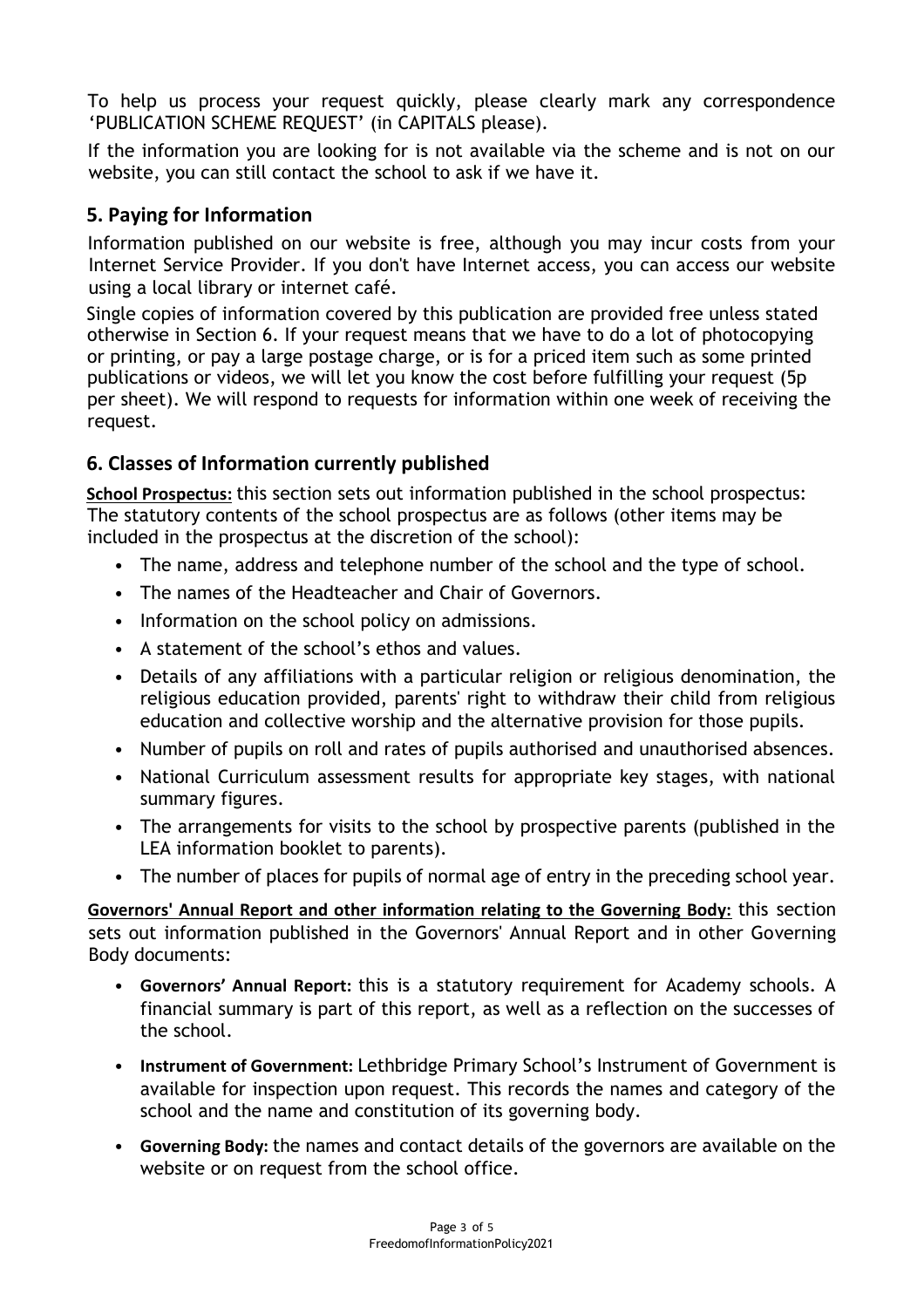- **Minutes of Meetings of the Governing Body and its Committees:** Agreed minutes of the governing body and its committees (current and last full academic school year). NB Some information might be confidential or otherwise exempt from publication by law which we cannot therefore publish.
- **Financial Information:** 
	- A financial summary is given each year as part of the Annual Report to Parents. This is put onto the website.
	- The Finance & Premises Committee monitors monthly spending figures in all areas of the budget and makes decisions about how larger amounts of money should be spent. These meetings are minuted and are available on request.
	- The Finance & Staffing Committee reviews the school's 'Pay Policy' every year. This is available on request.
	- Details of our full staffing structure, including classes assigned to teachers, are on our website, as well as our teaching support, admin and caretaking staff.
	- Asset register.
- **• School Performance:** the following information is available on our website or on request:
	- **▪** Latest Ofsted report.
	- **▪** Performance Data of the school compared to national figures.
	- **▪** Performance Management Policy.
	- **▪** Copies of the Head teachers reports on the progress the school is making This matches the priorities of the School Development Plan.
	- **▪** Child Protection and Safeguarding Policy.
	- **▪** Disclosure logs. All requests are logged by the school administration staff.

**Pupils & Curriculum Policies:** this section gives access to information about policies that relate to pupils and the school curriculum. Specific policies required by law are listed below. We have other policies published on our website and available on request.

- **• Home-School Agreement:** statement of the school's aims and values, the school's responsibilities, the parental responsibilities and the school's expectations of its pupils e.g. homework arrangements.
- **• Curriculum Policy:** Statement on following the policy for the secular curriculum subjects and religious education and schemes of work and syllabuses currently used by the school.
- **• Sex Education Policy:** Statement of policy with regard to sex and relationship education.
- **• Special Educational Needs Policy:** Information about the school's policy on providing for pupils with special educational needs.
- **• Accessibility Plan:** Plan for increasing participation of disabled pupils in the school's curriculum, improving the accessibility of the physical environment and improving delivery of information to disabled pupils.
- **• Race Equality Policy:** Statement of policy for promoting race equality.